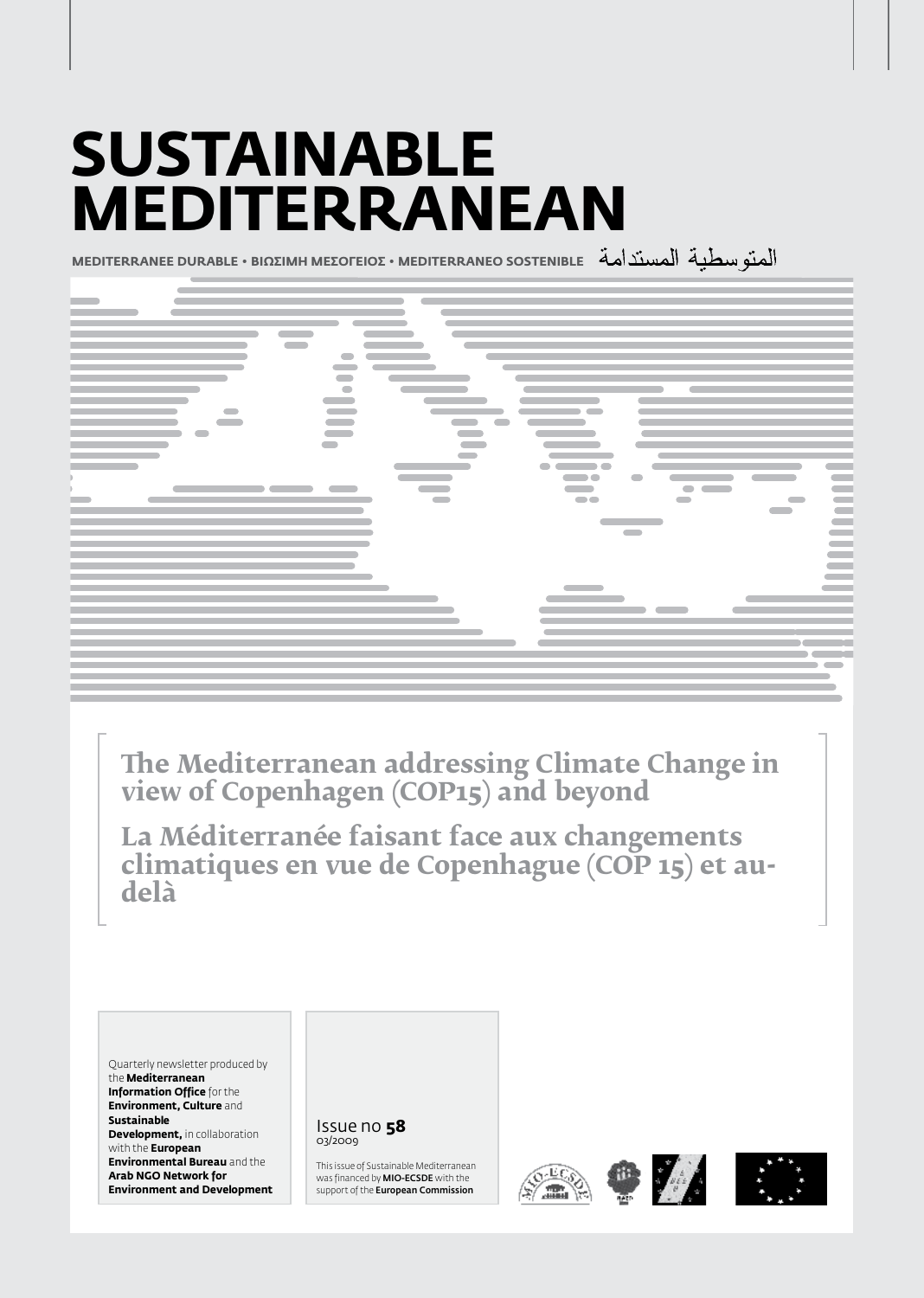The present edition of "Sustainable Mediterranean",<br>
which by the way marks also its 15th anniversary,<br>
is meant to be a concrete contribution to the burning iswhich by the way marks also its 15th anniversary, is meant to be a concrete contribution to the burning issue of Climate Change and its specificities in the Mediterranean region in view of the 15th Conference of the Parties of the UN Framework Convention on Climate Change (COP15) to be held in Copenhagen in December this year.

Although the Mediterranean countries were rather late in understanding the implications of the impacts of climate change, the IPCC report - which represents adequately the international scientific consensus - indicates that the Mediterranean will be one of the most affected zones. Business as usual can not be any longer accepted if we wish to avoid major disasters, such as devastating floods and droughts.

Mediterranean Civil Society and MIO-ECSDE with its very wide membership in particular, has insisted in all regional fora and the European Union that ambitious objectives and agreements are urgently necessary in order to cope with the climate change challenges.

We are keen to observe the EU meeting its 20% reduction target by 2020 through correct implementation of all possible mitigation measures and means including its Emissions Trading System (ETS).

> INTERVIEW ON CLIMATE CHANGE OF THE EUROPEAN COMMISSIONER FOR ENVIRONMENT, MR STAVROS DIMAS 8

"The Civil Society Dialogue on Mediterranean Processes: UfM Ministerial on Environment - Climate Change COP Copenhagen - Long Term Strategy on Water IN THE MEDITERRANEAN

Mediterranean Environment Civil Society input on Climate Change to regional fora, COP 15 (Copenhagen 2009) negotiators and DECISION MAKERS AT ALL LEVELS 15

A strong reorientation of the European and the Mediterranean economy towards low carbon options with a combination and wide use of energy saving methods and renewable energies is in our point of view the proper solution which will encourage innovation and green jobs.

This should be very much encouraged by the Union for the Mediterranean (UfM) and all EU neighborhood policy schemes and initiatives.

From the Dialogues which are reported and reflected in this edition it is obvious that the Mediterranean Civil Society including NGOs, Parliamentarians, Jour-



nalists, etc., put a very high priority and emphasis on the adaptation measures to climate change.

It is a fact is that at the moment only few of the Mediterranean countries have elaborated Adaptation Strategies but there is no doubt that particu-

larly in addressing serious reductions in water availability, urgent regional and national action on this front is necessary. This could be facilitated by the new Mediterranean Water Strategy, currently under preparation, and by the relevant components of the Horizon 2020 Initiative.

# **EDITORIAL**

# **CONTENTS**

Input proposed by the Mediterranean Commission for Sustainable Development (MCSD) to the Marrakech Declaration "Making the Mediterranean a model region for combating climate change" 4

THE "MARRAKESH DECLARATION" 5

| CONTRIBUTION DE LA SOCIÉTÉ CIVILE<br>ENVIRONNEMENTALE MÉDITERRANÉENNE<br>SUR LES CHANGEMENTS CLIMATIQUES, ADRESSÉE<br>AUX FORA RÉGIONAUX, AUX NÉGOCIATEURS<br>DANS LE CADRE DE COP 15 (CONFÉRENCE DE |    |
|------------------------------------------------------------------------------------------------------------------------------------------------------------------------------------------------------|----|
| COPENHAGUE, 2009) ET AUX PRENEURS DE                                                                                                                                                                 |    |
| DÉCISIONS À TOUS LES NIVEAUX                                                                                                                                                                         | 16 |
| THE CAIRO MESSAGE: COPING WITH CLIMATE                                                                                                                                                               |    |
| CHANGE IS MANAGING WATER FOR LIFF                                                                                                                                                                    | 17 |
| <b>MEDITERRANEAN SYMPOSIUM: PERSPECTIVES</b>                                                                                                                                                         |    |
| FOR WATER, SOLID WASTE & ENERGY                                                                                                                                                                      |    |
| MANAGEMENT IN VIEW OF THE COPENHAGEN                                                                                                                                                                 |    |
| CONFERENCE (COP 15).                                                                                                                                                                                 | 18 |

**The views and opinions expressed in Sustainable Mediterranean by individual contributors do not necessarily reflect those of MIO-ECSDE or those of our sponsors.**

Furthermore, Civil Society will need to be at the forefront, promoting alternative environment and socially friendly solutions.

Energy and water economy, promotion of waste recycling, water recycling and reuse, considerable improvements in agriculture, rainwater harvesting and of course insistent awareness raising and Education for Sustainable Development are necessary.

Mediterranean Civil Society organizations are committed to do their best. The authorities and relevant organizations, local, national, international, should effectively facilitate the meaningful participation of Civil Society and its efforts for the rapid reorientation of our "Culture" to more sustainable patterns.

En outre, la Société Civile devrait être au premier plan dans la promotion de solutions alternatives bénéfiques pour l'environnement et la société.

L'économie dans l'utilisation de l'énergie et de l'eau, la promotion du recyclage des déchets, le recyclage et la réutilisation de l'eau, des améliorations considérables dans l'agriculture, la récolte des eaux pluviales et, bien sur, une sensibilisation et éducation pour le développement durable à grand échelle sont nécessaires.

Les organisations de la société civile méditerranéenne se sont engagées à faire de leur mieux. Les autorités et les organisations pertinentes locales, nationales et internationales devraient faciliter efficacement la participation concrète de la société civile et ses efforts en vue d'une réorientation rapide de notre «Culture» à des modes plus durables.

Cette édition du Bulletin d'Information "Méditer-15ème anniversaire, veut être une contribution concrète ranée Durable", qui d'ailleurs marque également son à la question brûlante des changements climatiques et à leurs spécificités dans la région méditerranéenne en vue de la 15ème Conférence des Parties à la Convention Cadre des Nations Unies sur les Changements Climatiques (COP15) qui se tiendra à Copenhague le décembre prochain.

Bien que les pays méditerranéens aient été un peu lents dans la compréhension des implications des impacts des changements climatiques, le rapport du Groupe d'experts intergouvernemental sur l'évolution du climat (GIEC) - qui représente adéquatement le consensus scientifique international - indique que la Méditerranée sera l'une des zones les plus touchées. Le scénario actuel ne peut être plus longtemps accepté si l'on veut éviter des catastrophes majeures, telles que les inondations dévastatrices et les sécheresses.

La société civile Méditerranéenne et le MIO-ECSDE en particulier avec ses nombreux membres, ont insisté dans toutes les enceintes régionales et auprès de l'Union Européenne sur le fait que des objectifs ambitieux et des accords sont urgemment nécessaires pour faire face aux défis des changements climatiques.

Nous sommes impatients d'observer que l'UE pourra atteindre son objectif de réduction de 20% de ses émissions d'ici 2020 grâce à l'application correcte de toutes les mesures et moyens possibles d'atténuation y compris son système communautaire d'échange des quotas d'émission.

Une réorientation forte de l'économie de l'Europe et de la Méditerranée vers des choix à faibles émissions de carbone avec une combinaison et une large utilisation de méthodes d'économie énergétique et d'énergies renouvelables est, de notre point de vue, la solution appropriée qui encouragerait l'innovation et les emplois verts.

Cela devrait être largement encouragé par l'Union pour la Méditerranée (UPM) et par toutes les initiatives entreprises dans le cadre de la politique de voisinage de l'UE.

Les dialogues reportés et décrits dans cette édition montrent clairement que la société civile Méditerranéenne et notamment les ONG, parlementaires, journalistes, etc., donnent une très haute priorité aux mesures d'adaptation aux changements climatiques.

En effet, en ce moment, seulement quelques-uns des pays méditerranéens ont déjà élaboré des stratégies d'adaptation, mais il n'ya aucun doute que, particulièrement en vue de faire face à une sérieuse réduction de la disponibilité d'eau, des mesures régionales et nationales urgentes dans ce domaine sont nécessaires. Cela pourrait être facilité par la nouvelle Stratégie pour l'Eau en Méditerranée, actuellement en préparation, ainsi que par les éléments pertinents de l'initiative Horizon 2020.

*Prof. Michael Scoullos Chairman of MIO-ECSDE*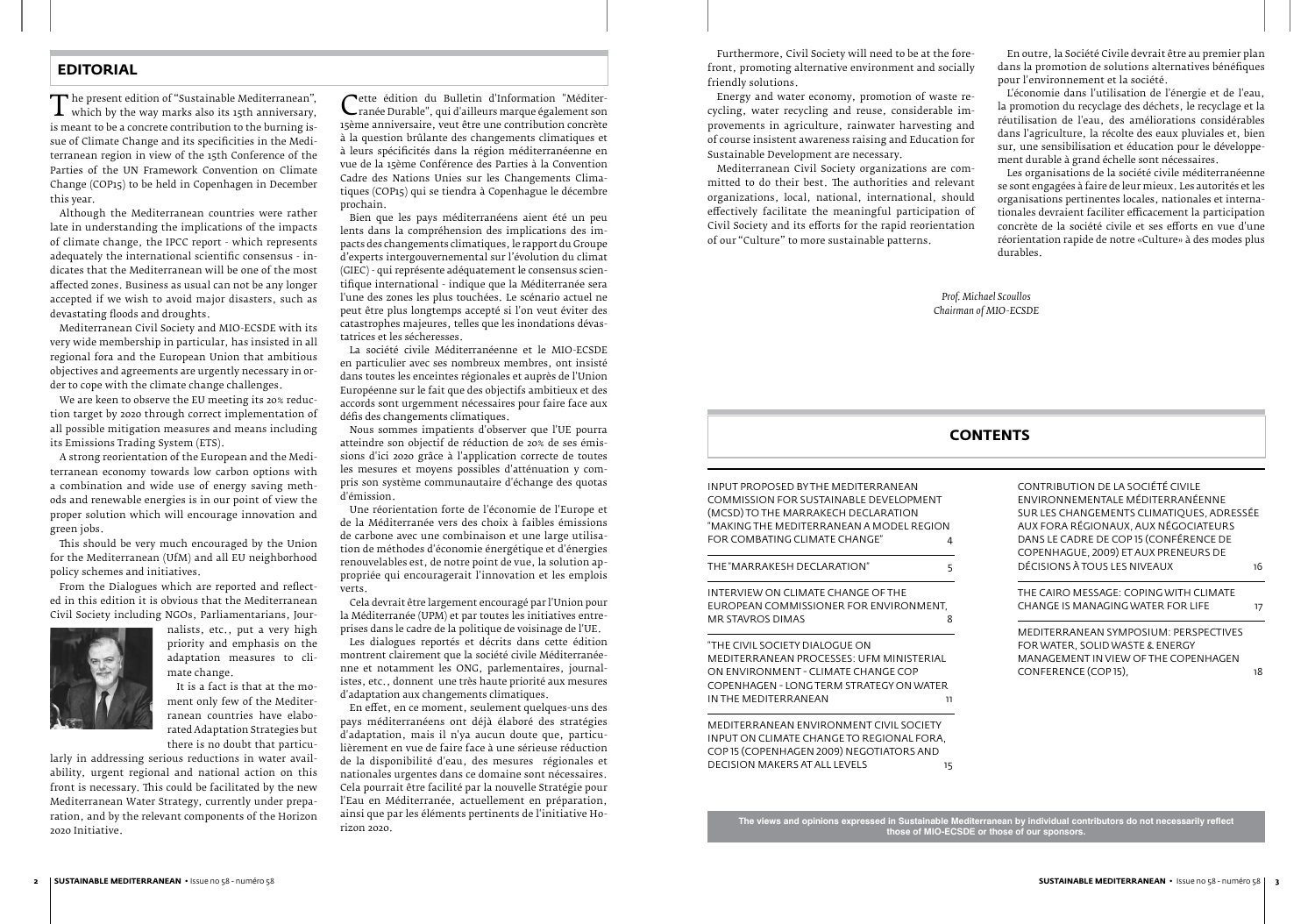Recognizes the importance of acting towards the implementation of adaptation measures in order to contribute to facing climate change challenges;

Notes that, at present the financial instruments made available to Mediterranean countries by the international community to facilitate their adaptation to climate change and for the reduction of their emissions have been broadly underutilized;

Also notes that there is today consensus among the international scientific community concerning climate change. The work of the Intergovernmental Panel on Climate Change (IPCC) has confirmed the existence of abnormal global warming that is unprecedented in its extent and rapidity, the principal cause of which is human activity;

medium and long-term vulnerability to climate change<br>impacts on the Mediterranean region, particularly on impacts on the Mediterranean region, particularly on water resources, biodiversity and ecosystems services.

Considers that the climate threat is compounded by challenges in the fields of energy, the economy and demography in a context of general population growth. The combination of these various challenges is liable to undermine the effectiveness and even the relevance of economic investments made over recent years and to result in unprecedented social problems;

Reaffirms the priority of compliance with international commitments for the reduction of greenhouse gasses in the context of the objectives of the Kyoto Protocol and the recommendations of the Bali Roadmap;

Considers it necessary to fully utilize the results of existing research and assessment on the extent of climate change impacts on Mediterranean economies and societies, as well as a set of indicators to follow current developments;

In terms of the global combat against the aggravation of the greenhouse effect, despite the low level of emissions terms of adaptation:

terranean a regional example for mitigation and adaptation actions

To address this issue MCSD encourages:

*Contracting Parties to the Barcelona Convention convened in*<br> *Change on 3-5 December 2009. Here is their declaration:*<br>
We, Ministers of the Environment and Heads of Delega-<br>
tion of the Contracting Parties to the Conven *Marrakesh to agree on urgent adaptation measures to climate change on 3-5 December 2009. Here is their declaration:*

by countries in the South and East of the region, and in the President of the Contracting Parties to the Barcelona The MCSD proposes an intervention in Copenhagen by Convention and its Protocols.

- The development of an action oriented regional approach for adaptation, taking into account related ongoing regional processes, such as the Strategy for Water in the Mediterranean and the EU Climate Change Adaptation Strategy;
- The strengthening of research and research-policy interaction into climate change adaptation in the Mediterranean region, and the intensification of programmes bringing together the research community in the region with policy makers;
- The taking into account of the current process on EU Climate change impact vulnerability and adaptation clearing house which could be a useful tool for exchange of information and good practices for the whole Mediterranean region;
- The encouragement of the ecosystem-based adaptation approach to build the climate change resilience of coastal and marine ecosystem services;
- The involvement of local authorities in adaptation initiatives in view of the fact that most adaptation actions take place at the local level;
- The raising of awareness and the development of training in the field of climate change adaptation with emphasis on the essential role of associations and NGOs for public mobilization in this respect;
- The integration of adaptation to climate change, in the process of reviewing the Mediterranean Strategy for Sustainable Development (MSSD), as well as in planning and decision-making;
- The improvement of information and access to financial resources to support the efforts of Mediterranean countries for adaptation to future climate changes;
- The establishment of capacity-building programmes, particularly for public administrations in South and East Mediterranean countries, to help them gain access to carbon financing and to develop appropriate investment projects;

## **Input proposed by the Mediterranean Commission for Sustainable Development (MCSD) to the Marrakech Declaration "Making the Mediterranean a model region for combating climate change"**

The Mediterranean Commission on Sustainable<br>Development, met in Cairo, Egypt from 28 to 30<br>September 2009, referring to one of the MSSD<br>seven priority fields of action "Improved rational use of<br>energy use and mitigation of Development, met in Cairo, Egypt from 28 to 30<br>September 2009, referring to one of the MSSD September 2009, referring to one of the MSSD seven priority fields of action "Improved rational use of energy use and mitigation of and adaptation to climate change" and taking into account the conclusions of the - believes it is desirable and possible to make the Medi-Almeria Declaration, 2008, International Solidarity Conference on Climate Change Strategies for the Africans and Mediterranean regions, held in Tunis in 2007 and Rabat Declaration on Climate Change, 2007  $\blacksquare$  he Mediterranean Commission on Sustainable  $\,$  -draws the attention of the international community to the

#### **The CIRCE PROJECT - Climate Change and Impact Research: the Mediterranean Environment**

The four-year, 10 million Euros CIRCE Integrated Project, funded under the European Commission's Sixth Framework Programme, aims to highlight climate change impacts and possible adaptation actions in the entire Mediterranean region - Europe, North Africa and Middle East.

- The objectives of the project are:
- to predict and to quantify physical impacts of climate change in the Mediterranean area; - to evaluate the consequences of climate change for the society and the economy of the populations located in the Mediterranean area;
- to develop an integrated approach to understand combined effects of climate change;
- to identify adaptation and mitigation strategies in collaboration with regional stakeholders.

Associating a broad network of over 60 research institutes, the project will also review health impacts as well as

focus on agricultural and forestry issues.

Headline results will be presented at a meeting in Madrid (15-18 March 2010) and the detailed data sets will be made available later during the year. These results will not only facilitate on-going or planned efforts within regional structures, such as the Union for the Mediterranean, the Barcelona Convention, etc. to develop climate change actions but make a major contribution to the Fifth Assessment Report of the Intergovernmental Panel on Climate Change which will emphasise regional approaches worldwide.

CIRCE executive board chairs are Professor Antonio Navarra Director, Mediterranean Centre or Climate Change, Italy and Dr. Laurence Tubiana, Director Institut de Developpement Durable et des Relations Internationales, France. www.circeproject.eu

# **The "MARRAKESH DECLARATION"**

tion of the Contracting Parties to the Convention for the Protection of the Marine Environment and the Coastal Region of the Mediterranean (the Barcelona Convention) and its Protocols, meeting in Marrakesh, Morocco, on 4 November 2009,

**Recalling** the regional cooperation framework established through the Mediterranean Action Plan (MAP) since 1975, which has enabled the countries in the region to combine their efforts to improve the quality of

*Concerned* by the serious threats to the environment that are confronting the Mediterranean, including the destruction of its biodiversity, adverse effects on the countryside, coastline and water resources, soil degradation, desertification, coastal erosion, eutrophication, pollution from land-based sources, negative impacts related to the growth of maritime traffic, the over-exploitation of natural resources, the harmful proliferation of algae or other organisms, and the unsustainable exploitation of marine resources, nomic, social and environmental terms, *Concerned* at the scientific conclusions contained in the Fourth Assessment Report of the Intergovernmental Panel on Climate Change, and the most recent scientific findings, particularly those relating to the impact of climate change in the Mediterranean, which is considered to be among the regions most vulnerable to climate change, *Also concerned* at the effects of climate change on the ecosystems and resources of Mediterranean coastal areas resulting, among other factors, from the rise in the

that humanity will face over the next few decades and that all regions of the world will experience effects on human health, well-being and food security, habitable areas, development of all communities, wetlands, water and other natural resources,

*Considering* that, in the specific case of the Mediterranean, in which a great majority of the population is concentrated on the coastline, these impacts will have particularly significant consequences, especially in eco-

the marine and coastal environment and promote sustainable development in the Mediterranean, *Considering* that climate change is a major challenge *Considering* that it is necessary to continue research into the extent of the environmental and socio-economic impacts of climate change in the Mediterranean, while making full use of existing evaluations,

level of the sea, an increase in temperatures, the acidification of marine waters and the modification of the economic and social equilibrium of coastal communities,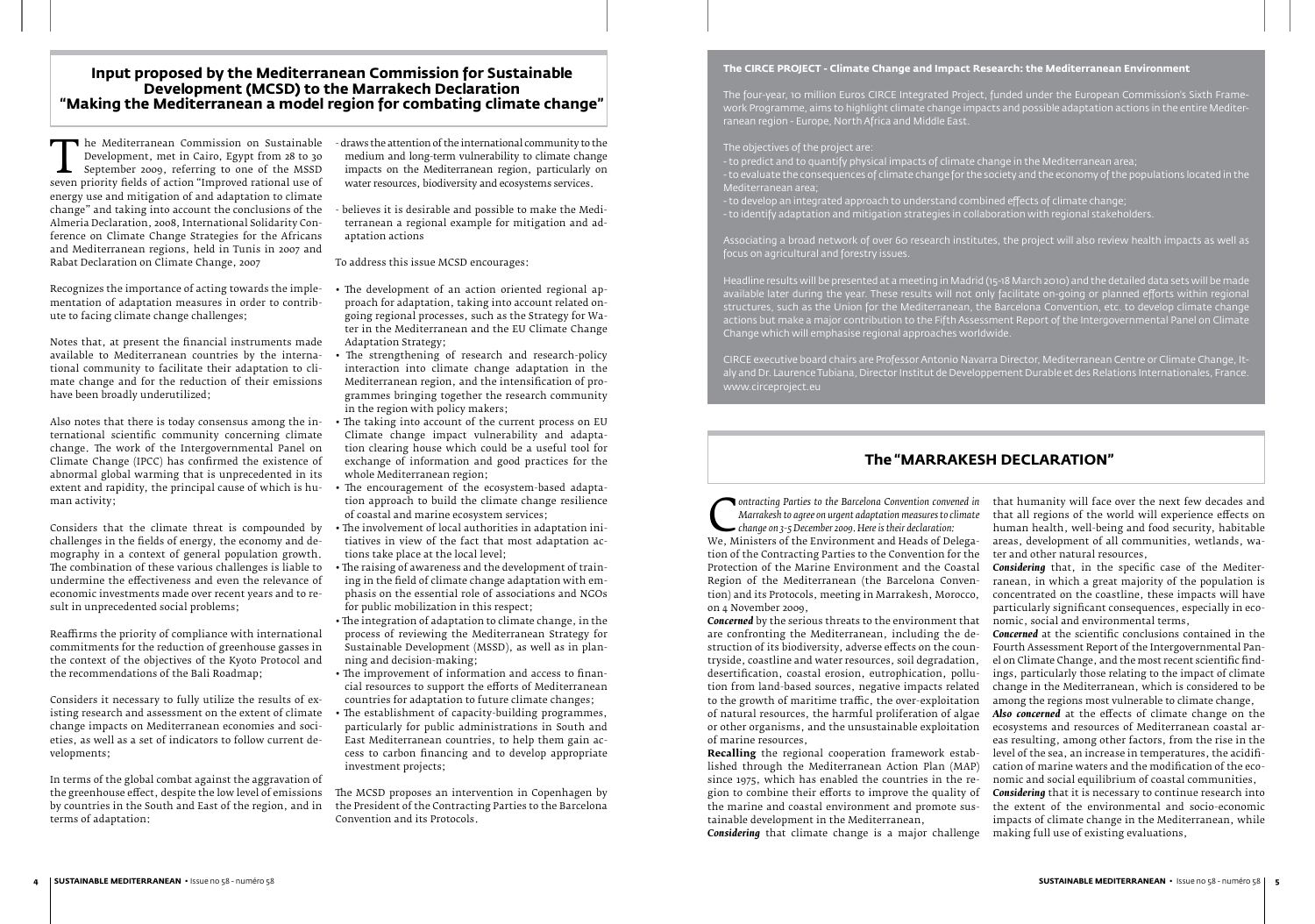*Emphasizing* the importance of the adoption by all coun-Intergovernmental Platform on Biodiversity and Ecosystries of further measures to combat climate change as a matter of urgency, taking into account their shared but differentiated responsibilities, their respective capacities and the principle of equity,

*Considering* that adaptation to climate change and its consequences is a high priority for all the countries in the Mediterranean region, and that the response should be such as to establish sustainable development and achieve the Millennium Development Goals and the objectives of the Mediterranean Strategy for Sustainable Development (MSSD), taking into account in particular the capacities and needs of the developing countries,

*Noting* with concern that current financial instruments made available to Mediterranean countries by the international community to facilitate their adaptation to climate change and for the reduction of their emissions have been broadly underutilized,

*Further emphasizing* that the current financial crisis needs to be considered as an opportunity and not an obstacle to the establishment of low-carbon development strategies which create wealth, employment and social cohesion, and cannot be used as a pretext for inaction in the face of and cannot be used as a pretext for inaction in the face of the economic, social and environmental challenges of climate change,

*Aware* that it is essential to reinforce regional cooperation to identify and assess the short-, medium- and long-term impacts of, and vulnerabilities to, climate change in the Mediterranean region, and to design and implement the best adaptation and prevention options,

*Considering* that the pooling of the efforts of all the Contracting Parties in the Mediterranean could serve as an example for other regions of the world,

*Recalling* the recommendations of the 13th Meeting of the Mediterranean Commission on Sustainable Development (MCSD - Cairo, September 2009), which call on the Contracting Parties to implement adaptation measures on an urgent basis with a view to strengthening the resilience of the Mediterranean region in the face of climate change,

13 July 2008, which is based on and builds on the success achieved in the context of the Barcelona Process, and aware of the positive effects of the initiatives launched since 2008 in the fields of water, energy and the environment with a view to contributing to sustainable development and combating climate change in the Mediterranean region,

*Reaffirming* the necessity, at the Mediterranean level, of pursuing efforts to identify varied methods and tools for the conservation and management of ecosystems, including the establishment of marine protected areas and the creation of networks representing such areas in accordance with the relevant objectives for 2012 of the World Summit on Sustainable Development (Johannesburg, 2002),

*Welcoming* the designation of 2010 as the International Year of Biodiversity and desirous of preserving the Mediterranean's potential in the field of biodiversity, responding to regional and international ecological imperatives and contributing actively to the process that is currently being implemented by the United Nations General Assembly in relation to the biodiversity strategy for post-2010 and the

tem Services (IPBES),

*Recognizing* the role of MAP in the assessment and control of marine pollution, the formulation and implementation of marine and coastal environmental and sustainable development policies, and the strengthening of capacities to identify the best options for making better and more rational use of resources and adopting alternative development models,

- *Welcoming* the Union for the Mediterranean, launched on *Continue to implement* the Bali Action Plan as well as the agreed outcomes of the United Nations Climate Change Conference, and cooperate to this end with the other parties to the United Nations Framework Convention on Climate Change (UNFCCC);
	- *Strengthen* consultations between the countries of the region on the negotiating themes in the context of the UNFCCC with a view to the convergence of viewpoints in order to raise awareness at the global level of the problems and challenges faced by the Mediterranean in the field of climate change;
	- *Promote* Mediterranean cooperation to combat the effects of climate change in the region and enhance the institutional mechanisms, particularly to provide a mechanism for exchanges and the sharing of experience with other regions of the world;
	- *Promote* new mitigation technologies in the region so as to ensure a better evaluation of their impact on the Mediterranean ecosystem, taking into account the precautionary principle;

3 France and Slovenia

*Noting* the progress achieved in terms of the strengthening of MAP through the entry into force of the Protocol on the Prevention of Pollution of the Mediterranean Sea by Transboundary Movements of Hazardous Wastes and their Disposal, the amendments to the Protocol for the Protection of the Mediterranean Sea against Pollution from Land-based Sources of Pollution and the adoption of legally binding measures within its framework on the reduction of BOD5 and the elimination of persistent organic pollutants (POPs), the signature of the Protocol on Integrated Coastal Zone Management Protocol in the Mediterranean and its ratification by two States3, and the measures taken by the Contracting Parties for the implementation of the Barcelona Convention and its Protocols, the MSSD and their national strategies for sustainable development, and the importance of the establishment of the Compliance Committee under the Convention and the need for better use to be made of these mechanisms to promote more effective implementation of the Barcelona Convention and its Protocols,

#### Hereby declare that we are resolved to:

*Work together to achieve* an ambitious and balanced agreement at the United Nations Climate Change Conference (Copenhagen, 7-18 December 2009) that is commensurate with the future challenges of climate change so as to limit the rise in temperature to less than 2°C in relation to preindustrial levels, and comprehensively develop all five pillars of the Bali Action Plan. *In this context, we undertake to:*

#### *Promote better regional environmental governance in the Mediterranean by*

- *Confirming* the need for an integrated approach that guarantees coherence between the various sectoral strategies and takes into consideration their impact on ecosystems;
- *Calling* on the Contracting Parties that have not yet done so to take the necessary steps to ratify the MAP legal instruments, and particularly to expedite procedures for the ratification of the ICZM Protocol;
- *Taking* firm measures to make progress in the implementation of the Convention and its Protocols and to achieve the objectives of the MSSD;
- *Fully* supporting the process of the formulation and adoption of legally binding measures according to the MAP programme of work for the progressive elimination of all land-based pollution and implementation of new measures adopted for the reduction of BOD5 in urban waste water and the elimination of persistent organic pollutants (POPs);
- *Calling* on States to continue the establishment of marine protected areas and to pursue the protection of biodiversity with a view to the establishment by 2012 of a network of marine protected areas, including on the high
- *Implement* effective coordination to ensure the integration of climate change issues into development policies with the aim of achieving the Millennium Development Goals and the objectives of the MSSD, and ensure the strengthening of cooperation for the sharing of experience in the field of surveillance (early-warning systems) and the development and implementation of adaptation and risk-management strategies; seas, in accordance with the relevant international legal framework and the objectives of the World Summit on Sustainable Development; • *Inviting* States to extend, in accordance with international law, the areas under their jurisdiction and recalling that the right to do so can be used to achieve the protection of the marine environment; • *Ensuring* better coordination with other regional insti-
- *Call* for adaptation to climate change to be fully taken into account in the review of the MSSD during the next biennium: this review should be broadened to include an analysis of the structuring of the Strategy, in order to integrate adaptation into development policies, including at the regional level; • *Reinforce* the implementation of the principle of participation and ensure that long-term concerns are taken tutions and initiatives, such as the Horizon 2020 initiative, the Mediterranean component of the European Union Water Initiative and the Mediterranean Wetlands Initiative (MedWet) of the Ramsar Convention on Wetlands and working in close collaboration with international organizations and donors in the region in order to achieve greater synergy in their actions and in the sustainable use of financial resources;
- into account through the MCSD and the diversity of its representation of all Mediterranean stakeholders;
- *Promote* the development of the carbon market in the Mediterranean region;
- *Develop* renewable energy through current regional initiatives, such as the Mediterranean Solar Plan and the Mediterranean Programme for Renewable Energy (ME-DREP). • *Enhancing* collaboration with regional fisheries management organizations and others, such as CITES, on issues relating to the conservation and sustainable management of the Mediterranean Sea and its resources and to achieve better protection of the most endangered species and their habitats in the Mediterranean;
- *Promoting* synergies between the Barcelona Convention and the Union for the Mediterranean and the European Neighbourhood Policy ;
- *Strengthening* the capacity of MAP and its components to collect, manage, analyse and share data on sustainable development in the region, in cooperation with the European Environment Agency, as appropriate;
- *Calling* for the strengthening of the MAP system through the full and effective implementation of the five-year programme of work and the biennial programme of work and;
- *Strengthening* the coordination of MAP activities at the national level, particularly between the national focal points and other respective national and regional sectoral institutions, including NGOs, with a view to achieving greater integration, the sustainable use of resources and the relevant exchange of information in order to reinforce MAP, and its impact and visibility at the country level and in the region.

On **24 October 2009**, people in **181 countries** came together for the **most widespread day of environmental action in the planet's history**. At over **5200 events** around the world, people gathered to call for strong action and bold leadership on the climate crisis. The actions came in response to a call from 350 org (www.350.org), whose promoters have adopted the urgings of scientists such as Professor James Hansen that carbon dioxide concentration in the atmosphere (currently at nearly 390ppm - parts per million) must be reduced as soon as possible to 350ppm, if civilisation as we know it is to survive. The 350ppm target is supported by nearly 90 developing nations, small island states, least developed countries and some middle income developing nations. This target is not supported by developed nations and could become a key controversy at the forthcoming UN climate change conference in Copenhagen in December.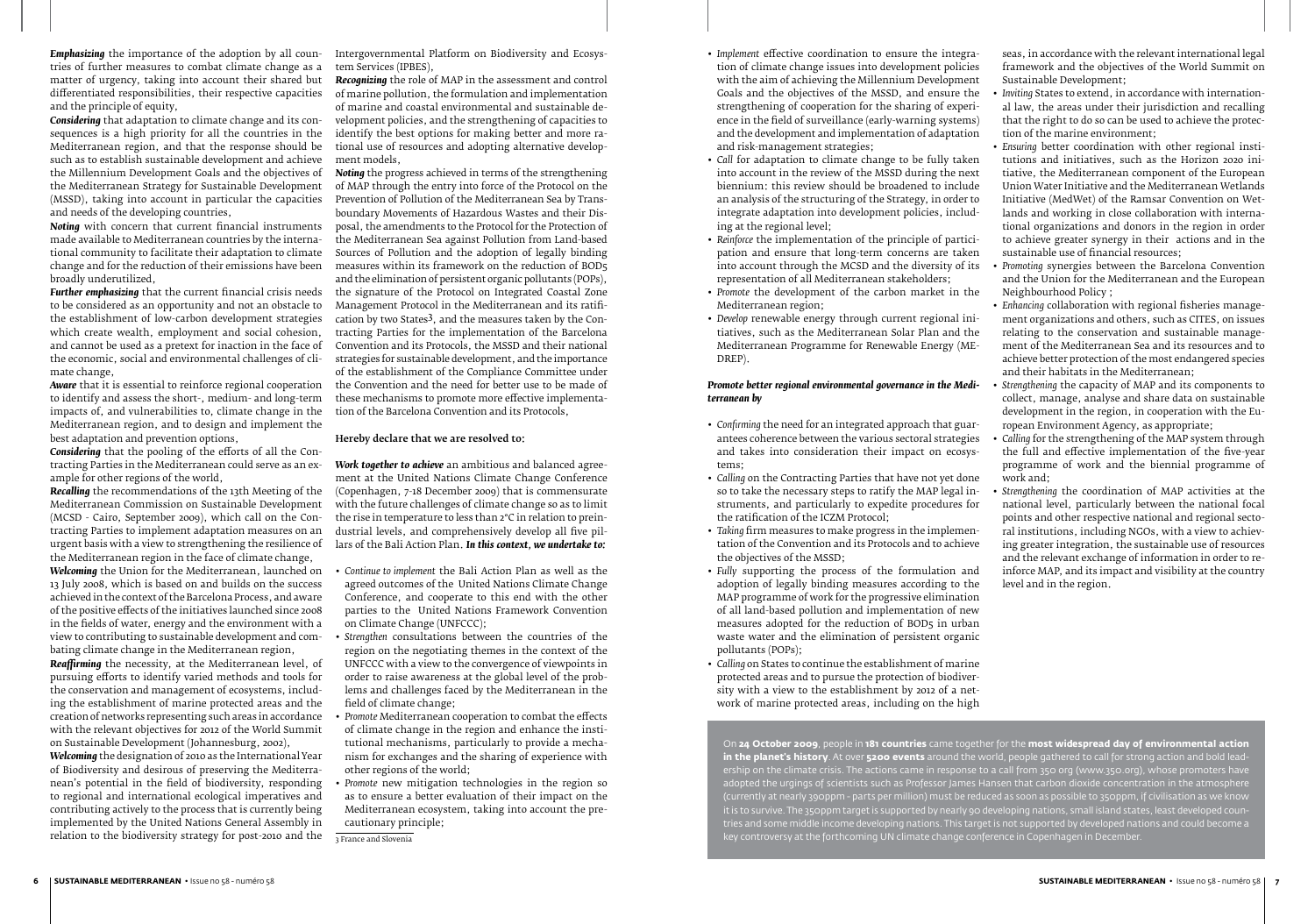# **INTERVIEW ON CLIMATE CHANGE OF THE EUROPEAN COMMISSIONER FOR ENVIRONMENT, MR STAVROS DIMAS**

By Vanya Walker-Leigh (vanya\_walkerleigh@yahoo.com)



1.The latest scientific findings have influenced over 80 developing countries (small island states, least developed countries and some others) to demand deeper emission cuts than those advocated for 2020 and 2050 in the 4th Assessment Report of the Intergovernmental Panel for Climate Change. What is the view of the Commission and of the Member States?

The EU has based its position in the climate change negotiations on the findings of the IPCC's Fourth Assessment Report which represents the closest thing to a global scientific consensus there is. This shows that average global warming needs to be kept below 2°C in order to prevent the worst impacts of climate change, and that this in turn requires global emissions to peak within 10 years and then be cut to at least 50% below 1990 levels by 2050.

Recent scientific reports seem indeed only to confirm or strengthen our worries. This underlines the urgency to reach an ambitious agreement at the forthcoming 15th Conference of Parties of the UN Framework Convention on Climate Change this December in Copenhagen (COP 15).

The EU will continue to review its position and evaluate whether it is necessary to adjust our proposals. We have also proposed that the Copenhagen agreement should contain a review clause. This would make it possible to evaluate the adequacy of the agreement in the light of the findings of the IPCC's Fifth Assessment Report in 2014. One should also bear in mind that - in terms of protecting the climate - it is not important where emissions are reduced but that they are reduced overall. Of course, the EU will carry out the vast majority of its reduction effort domestically while also achieving emission reductions in developing countries through the carbon market.

2. How do you respond to NGO criticisms of the EU Climate and Energy Package adopted by the European Council in December 2008, in that it lacks compliance mechanisms, and that actual domestic emission cuts will be far less than 20%, because of generous offsetting provisions?

The Climate and Energy package in fact has comprehensive and strict compliance mechanisms to ensure that the EU meets its 20% reduction target by 2020. Under the Effort Sharing Decision, Member States are subject to annual monitoring and reporting of emissions from sectors outside the EU Emissions Trading System (ETS) and they have to follow a linear emission reduction path in the period 2013-2020. If a Member State fails to meet this path in any year it must make additional emission reductions in subsequent years. Under the EU ETS, the compliance provisions apply of course directly to companies rather than to Member States.

Each company participating in the EU ETS has to carefully monitor its greenhouse gas emissions and establish reports which have to be independently verified. On this basis, and by 30 April every year, companies have to surrender a number of allowances equaling their emissions during the previous year. If a company fails to surrender, not only does it have to pay a fine of  $\epsilon$  100 per missing allowance, but the obligation to surrender the allowances still remains.

To make Europe's economy more energy-efficient and less carbon-intensive our 2020 emission target needs to be achieved mainly through domestic mitigation measures. That is why the climate and energy package has imposed restrictions, both quantitative and qualitative, on the use of emission offsets from 2013. This means that for the first time there will be a clear limit for Member States and for the EU on the number of credits, covering all sectors of the economy.

#### 3. And to other criticisms that the ETS in its present configuration has generated a huge surplus of emissions credits held by industry and governments which will undermine the likelihood of any significant emission cuts within Member States before 2015?

A fundamental element of the EU ETS is the cap: any allocations to be granted for free to operators are fixed before the beginning of each trading period. The cap and the individual allocations cannot be changed subsequently, for example to adjust to ups and downs in the economic cycle. Regulatory certainty is crucial for operators to be able to plan their investments in cleaner technologies. This was a point that was made very strongly during the revision of the EU ETS and which led to changes that provide even more long-term certainty in the system as from 2013.

#### 4. What in your view are the most positive aspects of the package?

There are many positive aspects of the package both for the EU generally and industry in particular, and in a broader sense for the spread of climate policies worldwide.

The package is part of the solution both to the climate crisis and to the current economic and financial crisis. It represents a green "new deal" which will give EU industry a first mover advantage in an increasingly carbonconstrained world. Moving to a low carbon economy will encourage innovation, provide new business opportunities and create new green jobs. It will also improve energy security by reducing our dependence on oil and gas imports.

Whether the cap leads to a surplus of allowances in relation to actual verified emissions or not depends on a wide range of things, such as the weather, fuel prices and fuel use, investments in cleaner technologies, production levels, etc. Admittedly, in the first "learning-by-doing" phase of the ETS starting in 2005 there was a surplus of allowances, because Member States and the Commission did not yet have access to verified emissions data per participating installation, and it was therefore difficult to calculate exactly where the cap should be. When the cap for the current trading period was calculated, however, such information was available. Consequently the cap was set at a level 6.5% lower than the level of verified emissions of covered installations in 2005. verified emissions of covered installations in 2005. In the current economic crisis, as production levels are reduced, so are emission levels. The scarcity of allowances in the market will therefore be affected temporarily, but as production picks up again, emission levels will rise and the price of allowances can be expected to go up accordingly. One must not forget that the cap for the third trading period will be tightened every year until 2020 and beyond. Member States and European industry can be sure about two things: the EU's climate policies are here to stay, and other parts of the world are moving on this issue as well. Therefore, if EU industry wants to enjoy first-mover advantages by developing and using clean technologies, there are certainly incentives. Without doubt the EU's role is one of leadership. We led the pressure for the Copenhagen negotiations to be launched, we were the first to commit to deep emission cuts by 2020 and to put in place the measures to achieve them, and we are the first to put a serious blueprint for climate finance on the table. It is imperative to have a deal at Copenhagen and we are working hard towards that. All the scientific projections indicate the world is heading for dangerous levels of climate change later this century if we continue with business as usual. But science also shows this can be avoided if the world takes the necessary action, which is to ensure global emissions peak before 2020 and then fall by at least half of their 1990 level by mid-century. Copenhagen is where we have to put global emissions on the right track. And as I've just mentioned there needs to be a review clause in the agreement so it can be adjusted if necessary. 6. It was recently announced that the Commission would retool its communications strategy to prioritise climate change and would also collaborate with MTV, to increase young people's awareness about climate change. Why weren't such initiatives taken long ago, and what more should be done to make the European public fully aware of the challenges ahead? The collaboration with MTV is by no means the first but

Furthermore, even if restricted, the use of the Kyoto Protocol's Clean Development Mechanism (CDM) and Joint Implementation (JI) credits will support the transfer of clean technologies to developing countries and countries with economies in transition towards a market economy.

Looking back, it is also clear that the fact that this ambitious package of environmental legislation could be adopted in the middle of the financial and economic crisis, by 27 Member States in very different socio-economic circumstances, has sent an important signal to the countries negotiating an international climate change agreement about what is possible when the political will is there.

5. How do you assess the EU's role within the search for a substantial outcome at COP 15?

rather the latest in a series of such initiatives we have been taking. Back in 2006 we launched a major EU-wide campaign to raise public awareness not only of climate change itself but also of the actions that we as individuals can take to limit it, such as recycling waste and not wasting energy and water. The campaign has been carried out in all EU languages and has cost several million euros, including TV and cinema advertising, so it has been a serious investment. But there is a limit to how much of the European public we can reach from Brussels. So it is vital that awareness-raising initiatives on the ground and tailored to the national context, by governments, NGOs and other actors, be continued and if possible stepped up. And of course the media also has a very important role in making the public aware of the challenges we face, both in mitigating emissions and adapting to climate change.

### 7. So far only eight Member States have adopted Climate Change Adaptation plans. What do you see as the major adaptation challenges for EU as well as the functioning of the EC up to 2020, and beyond that?

First of all, eight adaptation plans out of 27 Member States does not seem a satisfactory score. Adaptation Plans provide the necessary strategic approach to ensure that timely and effective adaptation measures will be taken to deal with the unavoidable impacts of climate change. In the policy document or White Paper on adaptation we issued last spring, the Commission calls for the development of both national and regional adaptation strategies. We have also suggested making adaptation strategies mandatory from 2012. Over the coming years the Commission will work closely with the Member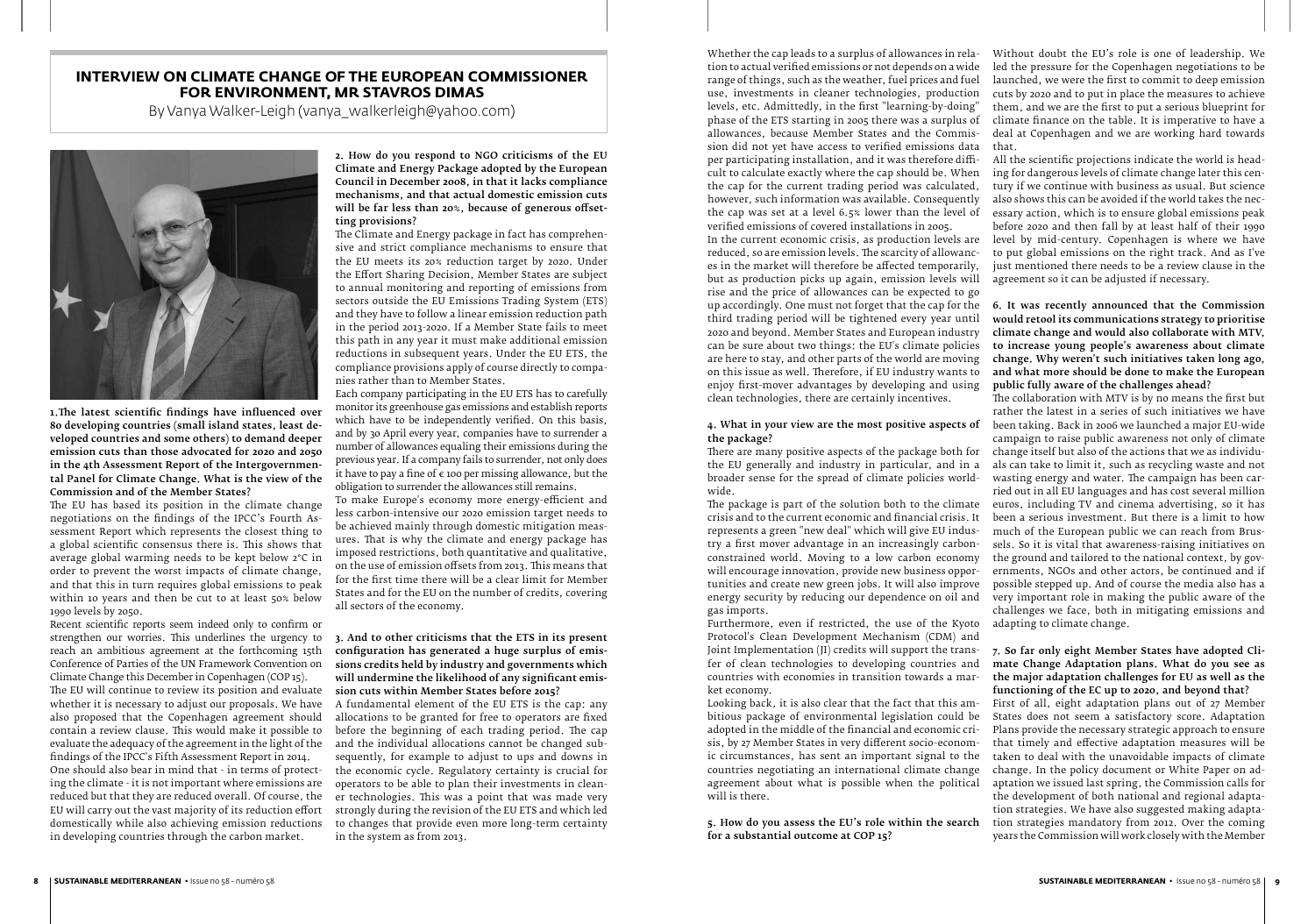States on adaptation and provide support to the development of national adaptation strategies where needed. We know that Europe's climate is already changing and that vulnerability to climate change varies widely across different regions and sectors. Southern Europe and the Mediterranean basin are particularly vulnerable. When it comes to the major challenges up to 2020 and beyond, predictions show further increases in temperature, changes in precipitation patterns, sea level rise and more intense and frequent extreme weather events such as droughts.

Limited water availability already poses a problem and predictions point to this getting worse because of climate change, with repercussions in a number of key sectors such as agriculture, transport, energy, tourism and industry. Since virtually every sector relies on water to grow and ultimately sustain business, the management of water resources will remain a key adaptation challenge.

The EU Water Framework Directive establishes a legal framework to protect and restore clean water across Europe by 2015 and to ensure the long-term sustainable use of water. However, Europe's regions have a key role to play in ensuring that water resources are kept clean and that water efficiency measures are put in place. Particular attention should be paid to the role of "green infrastructure". Healthy ecosystems preserve biodiversity and provide many valuable services such as the storage of water, which in turn increases resilience to drought.

### 8. How should the EU and EC revamp their bilateral relations/partnerships with third countries (Asia, Caribbean, Pacific, Latin America) and related financial mechanisms so as to support the latter's actions to mitigate and adapt to climate change?

Climate change and sustainable development are among the highest political priorities for the EU and the Commission. We are acutely aware of the risk that climate change poses to the overall development process and to the attainment of the Millennium Development Goals. That is why we systematically raise climate change and sustainable development in bilateral discussions with all our partners and why they form an integral part of our external relations agenda. We believe that as a result our partners have grown more receptive to our views, which in turn has made the dialogue more constructive. We already have operational platforms or partnerships for dialogue with many key partners, including Latin American countries but also for example China, Russia, India and the US, which are helping to advance cooperation on these issues.

Internally the Commission has been developing tools and methodologies to integrate climate elements into sector-specific support in areas such as education, 11. How do you visualise a new and effective 'archihealth, infrastructure and rural development. As far as financial support is concerned, the Commission is currently carrying out a mid-term review of its external assistance and through this we are trying to mainstream climate change, but we cannot increase overall funding or create new mechanisms as we are bound by the

financing framework for 2007-2013. However, from 2014 there will be a new financial framework in place and in this perspective the Commission recently proposed to scale up climate financing by the EU, either through the EU budget or by setting up a special climate fund.

9. Adopted 18 months after the UN Framework Convention for Climate Change came into force, the Barcelona Declaration 1995 which launched the Euro-Mediterranean Partnership did not mention climate change at all. In subsequent years, there was very little regional co-operation or action under the EMP on climate change and often rather summary mentions of it in the European Neighbourhood Policy Action Plans for south Mediterranean partners. As a Mediterranean, what is your comment?

In the early days when international attention focused on reducing emissions, the Mediterranean countries were not the centre of attention as their emissions are relatively low. The EMP Action Plans were negotiated five years ago and reflect the priorities of the partner countries at that time. However now that there is increasing political awareness of the implications of climate change and the need to adapt to it, the Mediterranean finds itself in the firing line as the impacts of climate change will hit it hard. We are increasingly seeing Mediterranean countries themselves raising this issue as a concern because they are more and more aware that climate change will not just damage their environment but also hamper their economic growth.

#### 10. Can you indicate the preliminary findings of the CIRCE project launched in 2007 with Commission support, which will to deliver its assessment in 2010 on the economic, social and environmental impacts of climate change in the Mediterranean?

The Civil Society Dialogue on Mediterranean Proc-<br>
esses: UfM Ministerial on Environment - Climate<br>
Change COP Copenhagen - Long Term Strategy<br>
on Water in the Mediterranean took place on the 1st of<br>
November 2000 in Cairo esses: UfM Ministerial on Environment - Climate Change COP Copenhagen - Long Term Strategy November 2009 in Cairo, Egypt at the premises of the League of Arab States. The Dialogue focused on the roles and synergies among tance for the sustainable development of the Mediterranean region. The event was organised by MIO-ECSDE, GWP-Med and RAED with the financial contribution of the European Commission and Sweden. In kind support was offered by the Ministry for the Environment of Egypt, the League of Arab States and the Arab Office for Youth and Environment.

The findings from CIRCE so far bear out what I've just said. They point among other things to more severe changes in the water cycle with greater frequency of droughts and floods. It is clear that climate change is having an impact on a range of economic sectors and activities including tourism, health and the provision of ecosystem services. Big changes are anticipated in agriculture and forests, for example. The project is developing so-called 'social climate impact functions' to estimate impacts on things like economic growth and water management. The intention is that these can also serve as a tool to aid decision-making regarding adaptation to climate change. CIRCE is closely linked to our development of adaptation policy at EU level and discussion on how to integrate both adaptation and climate mitigation measures into our current water policies.

tecture', including financing mechanisms, for EU-Mediterranean collaboration to receive the CIRCE conclusions and confront the huge challenges implied for the region? What should be the functions of the Euro-Mediterranean Climate Change Action Network which the Union for the Mediterranean Foreign Min-

#### isters decided to set up at their meeting in Marseilles A regional approach can bring real added value when delast November?

All forms of financial resources will be needed to tackle climate change. This means not just the international donor community but national and private resources too. We are carrying out a mid-term review of our support programmes under the European Neighbourhood and Partnership Instrument (ENPI) and this is considering the effects of climate change amongst other things. As for what should be the functions of a regional climate change network, this is a key question. We can all agree on the importance of climate change in the region but the question is what should the region be doing? Any regional action needs to have a clear added value over actions taken on a national basis if it is to be effective.

veloping a regionally coherent approach to addressing particular problems and encouraging the exchange of experience. This exchange of experience should not just be from the North to the South but between partners on the Southern rim of the Mediterranean as well.

In addition, with many organisations now addressing the issue we need to avoid creating new or parallel structures if existing bodies are better placed to tackle the issues. The issue of climate change is now increasingly being dealt with in the context of the Barcelona Convention/UNEP Mediterranean Action Plan (MAP) with adaptation one of the main themes at the forthcoming Conference of the Parties in Marrakesh in November. The Mediterranean Commission on Sustainable Development (MCSD) which met in Cairo at the end of September also had the issue as a central theme. In 2008, the MAP's Blue Plan Regional Activity Centre issued a detailed report on climate/energy in the Mediterranean financed through the European Investment Bank and held a seminar in October 2008 at which the creation of a network was discussed. The prevailing view was that the point on which a regional consensus would be possible would be adaptation rather than mitigation. the NGOs and other stakeholders to input their views and ideas into our initiatives. Civil society is an important counterweight to government but we have to move away from thinking that people with different ideas to ours are automatically opponents. Differences of opinion are a healthy part of problem solving in a group. Indeed when we were putting together our Horizon 2020 de-pollution initiative for the Mediterranean some of the most concrete ideas came from the NGO community. Climate change will not just affect governments, it will affect us all and therefore we all need to be involved in addressing it.

#### 12. And what could and should the role of civil society be, in particular of the Mediterranean environmental NGOs in facing and overcoming the Mediterranean climate change challenge?

From our point of view we have always insisted on the inclusion of NGOs in our Mediterranean actions and this was spelled out in our 2006 Communication establishing a strategy for Mediterranean cooperation. In the Mediterranean it is important to introduce more openness and transparency in decision-making and to allow

# **The Civil Society Dialogue on Mediterranean Processes: UfM Ministerial on Environment - Climate Change COP Copenhagen - Long Term Strategy on Water in the Mediterranean**

League of Arab States, Cairo, 1 November 2009

various representatives of civil society (NGOs, Members of Parliament, journalists and representatives of other stakeholders) in order to provide a coordinated and effective input in specific current processes of high impor-The Civil Society meeting was attended by 140 participants. Opening remarks were made by Prof. Michael Scoullos, Chairman of MIO-ECSDE and GWP-Med, Dr. Emad Adly, General Coordinator of RAED, and Dr. Ma-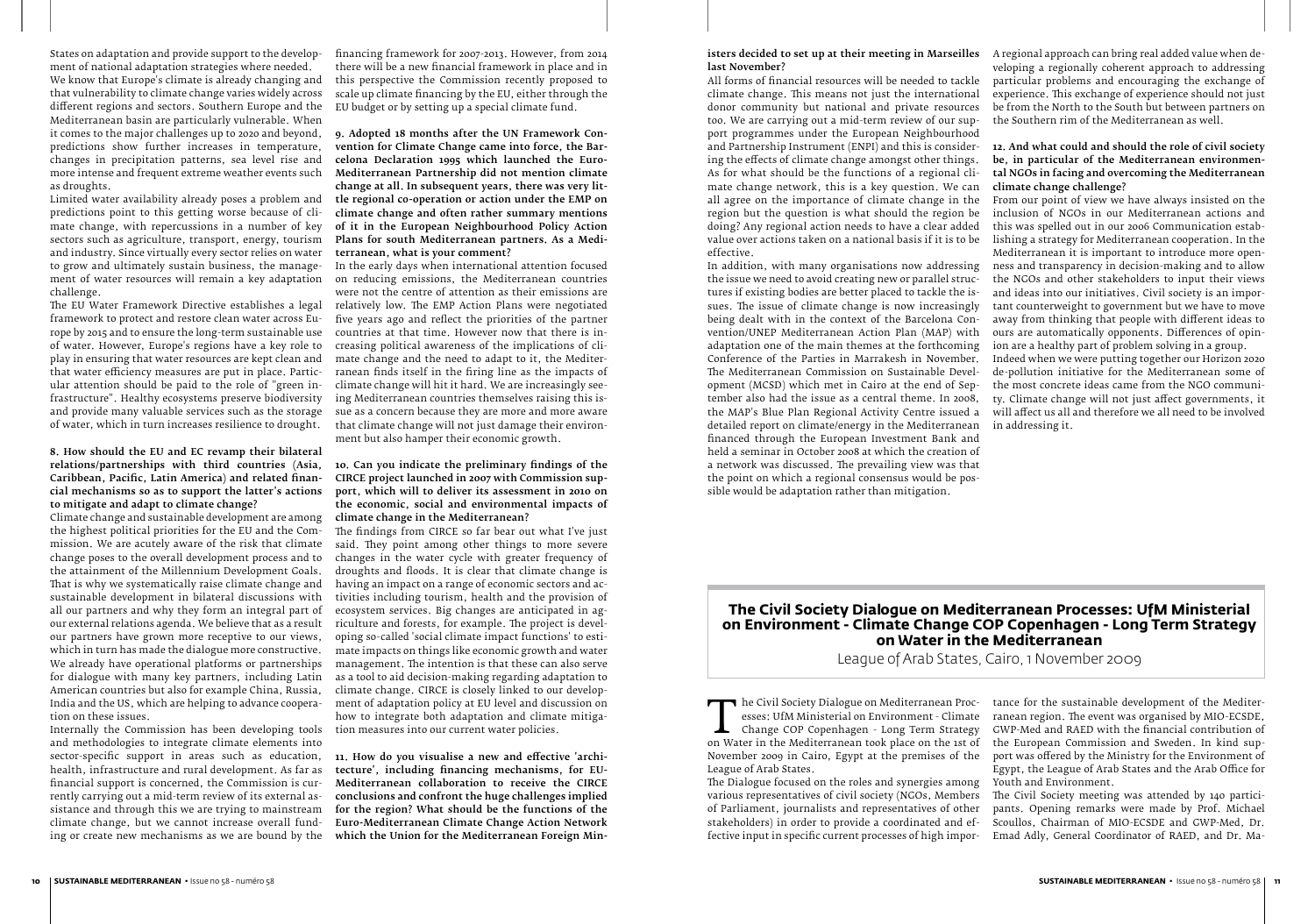

waheb Abdel Moneim Abou El-Azm, Chief Executive Officer, Egyptian Environmental Affairs Agency. Particular mention was made to the Horizon 2020 Initiative, the upcoming COP Meeting of the Barcelona Convention and the meeting of the Council of Arab Environment Ministers, the GEF 'Petersberg Africa' Project supporting dialogue activities of Parliamentarians in priority regional All of these documents are available in English and and sub-regional policy processes for integrated water resources management as well as the GEF Strategic Partnership for the Large Marine Ecosystem.

Two key input presentations were made by Ms. Barbara Tomassini, Global Water Partnership-Med, on the Long Term Strategy on Water in the Mediterranean and by Henk Van Schaik, Cooperative Programme on Water and Climate, on the Climate Change COP Copenhagen. Participants were also informally informed about the preparations towards the Union for the Mediterranean (UfM) Ministerial Conference on the Environment to take place in Dubrovnik on 26-27 November by the Chairman of MIO-ECSDE, Prof. Michael Scoullos.

After the presentations an arduous discussion took place on the draft inputs (sent a few days before the meeting in English and French) from Civil Society representatives to the UfM Ministerial on Environment - Climate Change COP Copenhagen - Long Term Strategy on Water *Immediate follow*in the Mediterranean, accordingly.

By the end of the afternoon session the following docu-1) The adopted Mediments were finalised:

1) Input of the Mediterranean Environmental Civil Society on the Long-Term Strategy on Water for the Mediterranean (SWM);

Climate Change to regional fora, COP 15 (Copenhagen 2009) negotiators and decision makers at all levels; 3) Input of Mediterranean Environmental Civil Society to the UfM Ministerial Conference on Environment (Dubrovnik 26-27 November 2009)

French at www.mio-ecsde.org

The Civil Society Dialogue also provided the background of the 7th Meeting of the Circle of Mediterranean Parliamentarians for Sustainable Development (COMPSUD) and the Circle of Mediterranean Journalists for Environment and Sustainable Development (COMJESD). Each of the Circles held their own closed sessions after the conclusion of the Civil Society Dialogue.

2) Mediterranean Environment Civil Society input on dresses regional fora,

Furthermore, the Dialogue was intrinsically linked with the National Workshop on Climate Change organized on the previous day by RAED with the support of the Ministry of Water Resources and Irrigation of Egypt, ABRI (Advancing the Blue Revolution Initiative), ISDR (International Strategy for Disaster Reduction), PME (Presidency of Meteorology and Environment), IWA, RITSEC and Cedare.

*up actions that have already taken place:*  terranean Environment Civil Society statement on Climate Change, which ad-



the UN Climate Change Conference in Copenhagen and decision makers at all levels, was presented at the UNEP-MAP 16th Ordinary Meeting of the Contracting Parties to the Convention for the Protection of the Marine Environment and the Coastal Region of the Mediterranean and its Protocols, Marrakesh, 3-5 November 2009 by the MIO-ECSDE representative Dr. Thomie Vlachogianni. There is very clear reference to the intervention in the draft final report of the 16th COP. Furthermore, copies of the document were made available outside the conference room and all delegations and organizations were invited to examine it. When read out in the plenary, it was applauded genuinely. Also, a copy of this document will be sent to each delegation and organization present at the meeting. Barbara Tomassini (MIO-ECSDE Project Officer) and well accepted. 3) This document as also presented by Ms. Anastasia Roniotes, Head Officer of MIO-ECSDE, to the 2nd Meeting of the Water Expert Group (WEG) that guides the elaboration of the SWM and which took place on the 4th of November again in Cairo. The WEG acknowledged the document and mentioned it in its final conclusions. 4) The "Input of Mediterranean Environmental Civil Society to the UfM Ministerial Conference on Environment (Dubrovnik 26-27 November 2009)" will be finalized in the following days at regional level through further deliberation as the preparation for the Ministerial

2) The Civil Society Dialogue was organized back-toback with the Joint Egyptian-Dutch Water Conference "Towards the new Long-Term Strategy for Water in the Mediterranean" that took place on 2-3 November in Cairo. At this Conference which aimed at contributing to the development of the Strategy for Water in the Mediterranean as well as to the UN Climate Conference in Copenhagen, the "Input of the Mediterranean Environmental Civil Society on the Long-Term Strategy on Water for the Mediterranean (SWM)" was presented by Ms.

Meeting is progressing. The final document will then be presented and submitted to the Ministerial Conference on Environment. It has been confirmed that the agenda of the Ministerial Meeting foresees the presentation of this document.

**Message by EU Commissioner for Environment, Mr Stavros Dimas, to the**

# **The Civil Society Dialogue on Mediterranean Processes: UfM Ministerial on Environment - Climate Change COP Copenhagen - Long Term Strategy on Water in the Mediterranean that took place on the 1st of November 2009 in Cairo, Egypt at the premises of the League of Arab States.**

#### Ladies and gentlemen,

Thank you for the invitation to come and speak in Cairo. I am sorry not to be there in person, as I have positive memories of our last meeting in the premises of the Arab League.

Three years have passed since that meeting and the launch of Horizon 2020. Much has happened along the way, and later this month Mediterranean Environment Ministers will meet in Dubrovnik to review the progress made so far. This summer saw the publication of a Horizon 2020 progress report, demonstrating that the actions from the Cairo roadmap, agreed by environment ministers three years ago, are well underway. There is positive news to report on efforts to reduce Mediterranean pollution, but the report also underlines that there is no room for complacency, as much remains to be done. I am sure that your meeting today and your continuing activities are helping address those concerns.

This meeting comes at an important moment for the Mediterranean. Climate change is now a reality, and the Mediterra-

nean is one of the areas most affected in Europe.

This week sees a Conference of the Parties of the Barcelona Convention, and later this month comes the Ministerial Meeting in Dubrovnik. The last official climate talks before Copenhagen start in Barcelona tomorrow, and of course ministers from around the globe will gather in Copenhagen in December. The unique vulnerability of the Mediterranean should be underlined at all of these meetings, as they provide tangible opportunities to do something about it. But environment ministers, and even governments, cannot hope to tackle the problems facing the Mediterranean alone. We need to go much wider – we need to involve all of society. Your input is vital to shaping solutions, in developing ownership from the bottom-up.

So my first message to you is – please keep up the pressure on the people who work in administrations. Your scrutiny and comments are extremely valuable. We need to constantly question and evaluate our actions and their results, and your pres-

sure helps us do that.

My second message is to welcome your influence on the outcome of the international processes. Three years ago your suggestions played a key role in devising the Cairo road-map. Today, whether it be influencing the Mediterranean Water Strategy or identifying regional actions for adapting to climate change, I'm looking forward to more concrete contributions. Once again, my apologies for not joining you at the meeting. I wish you every success, and I am sure the outcome will be very fruitful.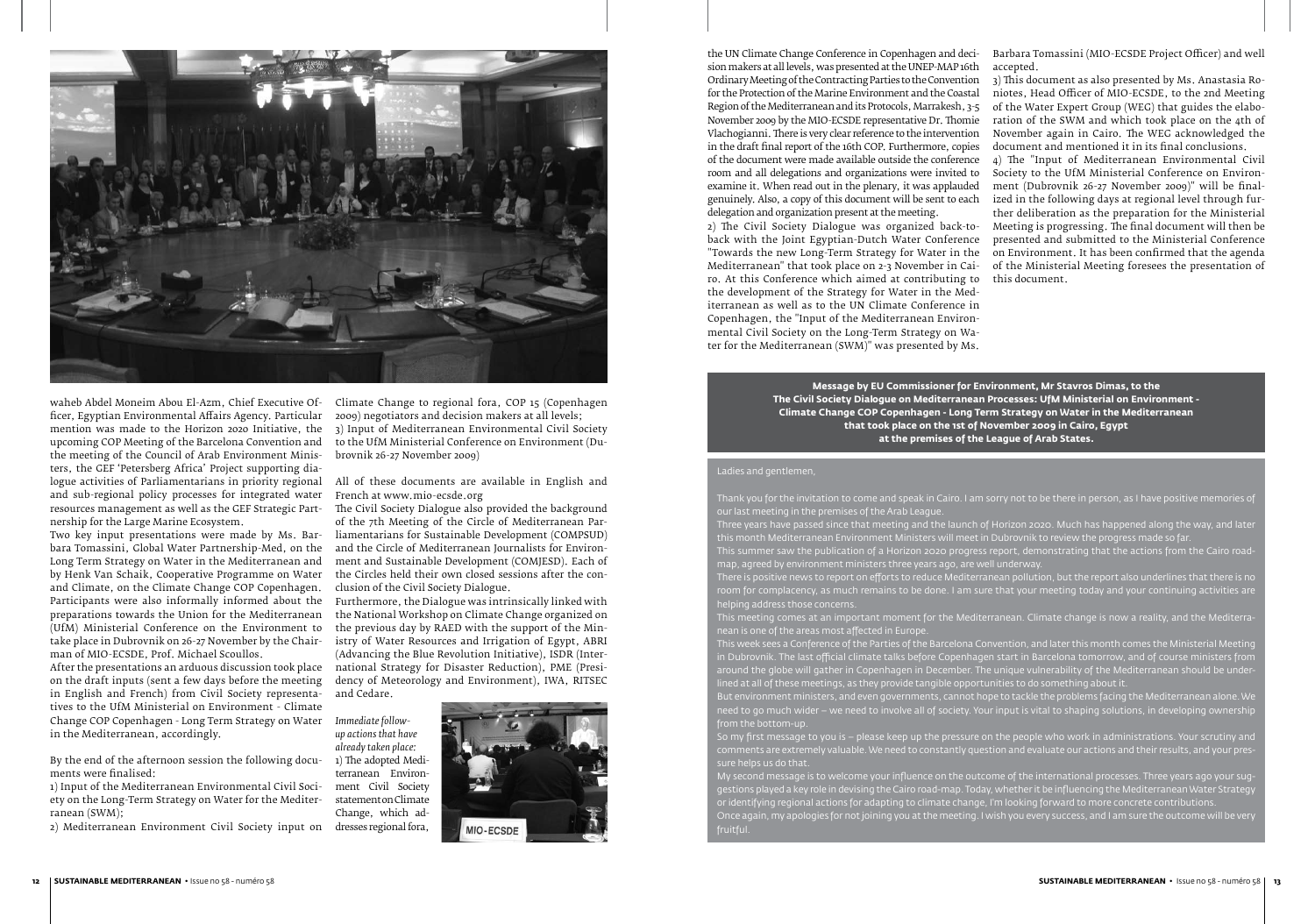# **Mediterranean Environment Civil Society input on Climate Change to regional fora, COP 15 (Copenhagen 2009) negotiators and decision makers at all levels**

The childre change scenarios predict that the Mediterranean will be one of the most severely affected<br>quency of floods and particularly of droughts and reper-<br>cussions on the quality of life and of natural resources terranean will be one of the most severely affected regions, with an increase in the intensity and frequency of floods and particularly of droughts and repercussions on the quality of life and of natural resources. Representatives of **Mediterranean Civil Society working on environment and sustainable development**, herewith appropriate approaches and measures in order to tackle adaptation - and to a certain extent also mitigation - challenges in the Mediterranean region.

The measures suggested for the areas mentioned below should be applied in line with the principle of common but differentiated responsibility and must be compleappropriate **awareness raising, information** and **capacity building, research, education for sustainable development**, meaningful **public participation/ stakeholder involvement** and the wide use of **financial instruments**. Robust **regulatory frameworks** will need to be developed and enforced while **institutional set-ups** might also be reformed so as to respond to emerging climate risks in **a holistic approach**. The adaptive capacity of individuals, communities and authorities needs to be enhanced. Furthermore, current production and consumption patterns and trends need to be reversed.

#### i) Water resources

- a. Mainstream adaptation measures into national IWRM planning/policies
- b. Promote water efficiency and demand management (i.e. sustainable irrigation techniques; water savings in agriculture and industry; socially sensitive water pricing policies for households; rationalize virtual water balances)
- c. Use conventional and non conventional water resources appropriately so as to match increased demand, such as rainwater harvesting, water retention and collection systems, appropriate wastewater treatment and reuse ('regenerated' water), desalination via renewable energies, groundwater recharge. Traditional water collection and distribution mechanisms should also be reintroduced

#### ii) Civil protection from extreme weather events

- a. Develop early warning systems for extreme weather events (i.e. heat and cold waves, floods, droughts, forest fires and tornados) and regional cooperation in this field
- b. Promote knowledge and good practices at community and individual level
- gathered in Cairo on the 1st of November 20093, propose c. Promote related research and strengthen information systems on climate change creating coordinated, transversal and inter-sectoral mechanisms
	- d. Increase public awareness on climate change impacts, including the implications on human health
	- e. Discourage new construction in areas prone to floods and landslides
- mented by horizontal, cross-cutting **good governance**, f. Develop flood protection systems up-stream and protection systems against sea-level rise on the coastlines accordingly
	- g. Invest more efforts to research the interlinks between climate change, extreme phenomena and migration and address them effectively taking measures for the human rights of people escaping environmental deterioration.

#### iii) Ecosystems

- a. Protect ecosystems, in particular wetlands, from over-extraction of water especially during drought periods, ensuring adequate water for their ecological functioning
- b. Conserve wetland systems (i.e. flood plains, river deltas) useful as buffer zones for flood protection
- c. Protect forests and maquis-covered areas from wildfire risks (through monitoring and early intervention) and from overgrazing
- d. Promote the protection of soil as a complex and crucial ecosystem which when healthy can efficiently contribute to climate change regulation.
- e. Calculate and introduce the valuation of ecosystem services as an integral part of IWRM, adaptation and sustainable development strategies
- Protect marine biodiversity from the implications of climate change, the resulting acidification of the seas and its impact on marine biota. The establishment of Marine Protected Areas is crucial

#### iv) Agriculture/forestry/land use/coastal zones

Tous les scénarios des changements clima-<br>
tiques prévoient que la Méditerranée sera l'une<br>
des régions les plus durement touchées par ce<br>
phénomène, avec une augmentation de l'intensité et<br>
de la fréquence des inondations tiques prévoient que la Méditerranée sera l'une des régions les plus durement touchées par ce de la fréquence des inondations, et particulièrement des sécheresses et de leur répercussions négatives sur la qualité **de vie et sur les ressources naturelles. Des représentants de la société civile méditerranéenne, opérant dans les domaines de l'environnement et du développement durable**, réunis au Caire le 1er Novembre 20093, proposent des approches et des mesures appropriées pour faire face à la question des changements climatiques, notamment en ce qui concerne les mesures relatives à l'adaptation, et dans une certaine mesure, les actions à mener pour atténuer les impacts des changements climatiques dans la région méditerranéenne. Les mesures proposées pour les domaines mentionnés ci-dessous, devraient être appliquées sur la base du principe de responsabilité commune mais différenciée et complétées par la **bonne gouvernance**, en tant que composante horizontale, la **sensibilisation adéquate, l'information et le renforcement des capacités, l'éducation pour le développement durable**, la **participation significative du public, l'implication des parties prenantes** et l'utilisation des **instruments financiers**. En outre, la mise en place des institutions efficaces et le renforcement du **cadre réglementaire** approprié devraient être pris en compte selon une **approche holistique** et cela, pour faire face aux risques climatiques émergents. La capacité d'adaptation des individus, des communautés et des autorités devrait être renforcée. De plus, les schémas actuels de production et de consommation et leurs tendances devraient être inversés. i) les ressources en eau a. Intégrer des mesures d'adaptation dans le processus de planification et dans les politiques nationales de la gestion intégrée des ressources en eau (GIRE).

- a. Encourage the use of drought resistant crops especially in arid zones
- b. Promote efficient irrigation techniques
- c. Maintain or reintroduce soil retention and water harvesting techniques
- d. Protect arable land in coastal zones from saltwater intrusion by avoiding groundwater over-extraction, by

developing sound groundwater recharge practices and barriers to saltwater intrusion, when appropriate

## v) Energy/industry/transports

- e. Protect forests from wildfires through increased awareness raising, monitoring and on-site infrastructures to retain water in order to prevent soil erosion and subsequent risk of floods, landslides and desertification as well as further warming **vi) Tourism** a. Promote water efficiency measures and use of non conventional water resources (i.e. waste water reuse) in the tourism sector
- f. Avoid the development of settlements, infrastructures (i.e. industry) and activities in zones prone to sea-level rise in the next 20-30 years b. Avoid the development of large-scale and/or waterintensive tourism activities in arid areas (i.e. golf complexes)

age and flood protection and minimize undesirable side-effects for ecosystems

- a. Promote bio-climatic architecture (incl. passive cooling and heating techniques, retrofitting of buildings) to cope with increased temperature variability and avoid further warming
- b. Encourage energy-saving measures and techniques inter alia through pricing policies - for households, industry, transports, etc.
- c. Foster the development of renewable sources of energy, in particular solar (photovoltaic, thermal), wind, wave and geo-thermal
- d. Envisage the use of small hydropower systems in such a manner that they can be combined with water storc. The GEF contribution to climate change adaptation activities should be increased, while the Adaptation Fund should include North African countries

c. Promote alternative/sustainable tourism activities during seasons less prone to drought and heat waves

#### vii) Financing

- a. Additional, coordinated and accessible funds are needed as are transparent and effective financing mechanisms especially for less developed and vulnerable countries and communities
- b. These funds need to be appropriately blended in order to adequately address the needed measures (% GDP, grants, loans, etc.)

# **Contribution de la Société Civile Environnementale Méditerranéenne sur les changements climatiques, adressée aux fora régionaux, aux négociateurs dans le cadre de COP 15 (Conférence de Copenhague, 2009) et aux preneurs de décisions à tous les niveaux**

- 
- b. Promouvoir l'efficience de l'eau et la gestion de la demande à travers, entre autres, des techniques d'irrigation durable, économie d'eau dans l'agriculture et dans l'industrie, politiques de tarification de l'eau socialement sensibles pour les ménages et rationalisation des ressources d'eau virtuelle.
- c. Développer les ressources en eau non convention-

<sup>3</sup> Civil Society Dialogue on Mediterranean Processes: UfM Ministerial on En-

vironment – Climate Change COP 15 Copenhagen – Long Term Strategy on Water in the Mediterranean, invited by MIO-ECSDE and co-organized by MIO-ECSDE, GWP-Med and RAED, with the support of the European Commission and the Swed-ish EU Presidency. Over 120 NGOs, Members of Parliament and journalists from most Mediterranean countries participated in the event and adopted this text.

<sup>3</sup> Diabytie de la Sociéte Civile Sur les processus médicinements (Kedilloni)<br>Ministérielle de l'Environnement, UpM – COP 15 sur les Changements Cli-<br>matiques à Copenhague – Stratégie de long terme sur l'eau en Méditerranée) l'UE. Plus de 120 ONG, députés et journalistes de la plupart des pays méditerranéens ont participé à l'événement et adopté ce texte.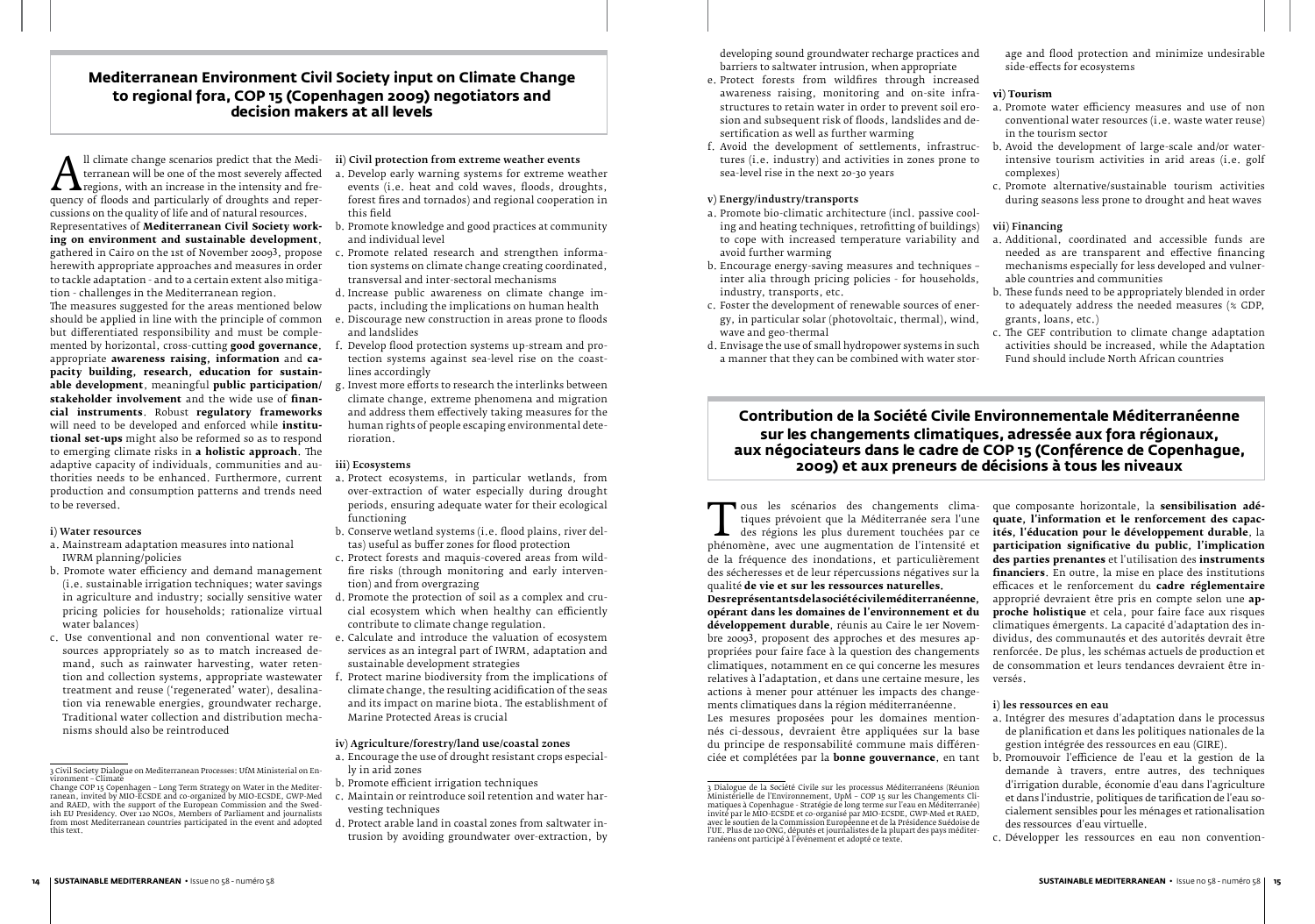tion des eaux de pluie, la rétention d'eau, le traitement approprié et la réutilisation des eaux usées pour l'agriculture, en tant que ressource d'eau «régénérée», le dessalement par le recours aux énergies renouvelables et la recharge des eaux souterraines. Les mécandevraient également être réintroduits.

### ii) la protection civile des phénomènes météorologiques extrêmes

- a. Développer des systèmes d'alerte précoce pour affronter les phénomènes météorologiques extrêmes (chaleur, vagues de froid, inondations, sécheresses, incendies de forêts) en plus de la coopération régionale dans ce domaine.
- b. Promouvoir la connaissance et les bonnes pratiques au niveau communautaire et individuel.
- c. Promouvoir la recherche et renforcer les systèmes créant des mécanismes coordonnés, transversaux et inter-sectoriels.
- d. Sensibiliser le public aux impacts des changements climatiques, notamment les incidences sur la santé humaine.
- e. Décourager la nouvelle construction des établissements humains, logements et infrastructures dans les zones exposées aux risques des inondations et du glissement de terrain.
- f. Développer des systèmes de protection contre les inondations en amont et intensifier les systèmes de les zones côtières.
- g. Déployer davantage d'efforts pour mieux apprécier les inter- relations entre les changements climatiques, les phénomènes extrêmes et la migration et pour y remédidroits humains des personnes fuyant la détérioration de l'environnement.

nelles pour répondre à la demande accrue: la collec-f. Protéger la biodiversité marine contre les conséquences des changements climatiques et de l'acidification résultante des mers avec ses effets négatifs sur le milieu marin. La création d'aires marines protégées serait à cet effet une action essentielle.

## ismes traditionnels de collecte et distribution de l'eau viv) Agriculture / Foresterie / utilisation des terres / zones corières

#### **iii) Écosystèmes**

- a. Protéger les écosystèmes importants, comme les zones humides, de la surexploitation de l'eau, notamment pendant les périodes de sécheresse, en veillant à assurer leur approvisionnement en eau suffisant afin de permettre leur fonctionnement écologique.
- b. Conserver les systèmes des zones humides (par exemple les plaines d'inondation, les deltas des rivières) qui servent comme des zones-tampon, utiles pour la protection contre les inondations.
- c. Protéger les forêts et les zones couvertes de maquis contre le surpâturage et les risques d'incendie (à travers le suivi et l'intervention précoce).
- d. Promouvoir la protection du sol comme un écosystème complexe et crucial qui, lorsqu'il est en bonne santé, peut contribuer efficacement à la réglementation des changements climatiques.
- e. Calculer et intégrer l'évaluation des services des écosystèmes en tant que partie intégrante de la GIRE, des stratégies d'adaptation et de développement durable.

*A*<br> *dopted by the. Joint Egyptian-Dutch Water Conference To-*<br> *dopter 2009. It was organised by Egypt, the Netherlands, CPWC, APP,*<br> *GWP-Med and MED EIIWI wards the new Long Term Strategy for Water in the Mediterranean", that took place in Cairo, Egypt 2 and 3 November 2009. It was organised by Egypt, the Netherlands, CPWC, APP, GWP-Med and MED EUWI*

- protection contre l'élévation du niveau de la mer dans a. Promouvoir l'architecture bio-climatique pour faire face à la variabilité de la température accrue et éviter le réchauffement supplémentaire (les techniques de refroidissement et de chauffage passifs, réfection des bâtiments).
- er efficacement par le biais de mesures en faveur des b. Encourager les techniques et mesures d'économie d'énergie, inter alia par le biais des politiques adéquates des prix (dans les usages de ménage, de l'industrie, du transport, etc.)
	- c. Favoriser le développement de sources d'énergie renouvelables: solaire (photovoltaïque, thermique), éolienne, géothermique.
	- d. Envisager l'utilisation de petits systèmes hydroélectriques de telle manière qu'ils peuvent être combinés aux fins du stockage d'eau, de la protection contre les inondations et de la prévention contre les effets secondaires et indésirables, nuisibles pour les écosystèmes.
- a. Encourager l'utilisation de cultures résistantes à la sécheresse dans les zones arides.
- b. Promouvoir des techniques d'irrigation efficaces.
- c. Maintenir ou réintroduire la réhabilitation des sols et les techniques de récupération de l'eau.
- d. Protéger les terres arables dans les zones côtières contre l'intrusion d'eau salée, en évitant la surexploitation des eaux souterraines et en développant de bonnes pratiques d'alimentation des eaux souterraines, et des barrières à l'intrusion d'eau salée, si possible.
- d'information sur les changements climatiques en e. Protéger les forêts contre les incendies au moyen de la sensibilisation accrue du citoyen, le suivi et la mise en place des infrastructures appropriées pour retenir l'eau afin de prévenir l'érosion des sols, les risques d'inondations, le glissements des terrains, la désertification et un réchauffement accru.
	- Éviter le développement d'établissements humains, d'infrastructures (industrie) et d'activités humaines dans les zones menacées par la montée des niveaux des océans durant les 20-30 prochaines années.

#### v) l'énergie / l'industrie / le transport

#### vi) Tourisme

- a. Promouvoir des mesures efficaces d'utilisation de l'eau ainsi que les ressources non conventionnelles (comme la réutilisation des eaux usées dans le secteur du tourisme).
- b. Éviter l'usage intensif de l'eau dans les activités touristiques, particulièrement dans les zones arides (ex complexes de golf).
- Promouvoir des activités touristiques alternatives et durables durant les saisons moins caractérisées par la sécheresse et les vagues de chaleur.

#### vii) Financement

- a. Assurer des fonds supplémentaires, coordonnés et accessibles ainsi que des mécanismes de financement transparentes et efficaces particulièrement pour les communautés et les pays moins développés et plus vulnérables.
- b. Ces fonds doivent être convenablement mélangés afin d'aborder correctement les mesures nécessaires (% du PIB, subventions, prêts, etc).

c. La contribution du FEM aux activités d'adaptation aux changements climatiques devrait être augmentée, et le Fonds d'Adaptation devrait inclure les pays du Nord de l'Afrique.

# **The Cairo Message: Coping with climate change is managing water for life**

A strong and fair agreement in Copenhagen at the fifteenth Conference of Parties (COP-15) of the United Nations Framework Convention on Climate Change (UN-FCCC) on measures to mitigate and adapt to climate change is crucial for water resources, water services, peace and for life.

In recent years and months several global and regional conferences on water have addressed the challenges that climate change and increased climate variability pose to water management. These changes present an additional pressure in the Mediterranean region, which surpasses and aggravates the already existing serious water scarcity and drought problems. These circumstances request further elaboration and urgent implementation of mitigation and adaptation measures applying prevention and precautionary principles in order to address increasing uncertainties.

The following messages are conveyed to the negotiators for the COP-15 from the Joint Egyptian-Dutch Water Conference "Towards the new Long Term Strategy for Water in the Mediterranean" held in Cairo, Egypt on 2 and 3 November, 2009. The messages express the understanding and the commitment of the participants of the Joint Egyptian Dutch Water Conference on the actions to be taken at all levels and functions of governance in the region.

be in place to effectively manage future challenges and risks at local, national and regional level;

Adapting to increasing climate variability and change through better water management and water services requires significant additional efforts within water management and the areas of spatial planning and energy management guided by the following principles. 1.Governance of water resources management and water services should be strengthened within the water box as well as beyond the water box by addressing the water-energy, and water and food nexus and other complex cross-cutting aspects. Appropriate operational plans, projects and robust institutions should 5. Additional and accessible funds are essential as well as coordinated, transparent and effective financing mechanisms in particular for vulnerable countries and communities in the Mediterranean. Leveraging of additional sources of funds beyond grants should be sought, the appropriate blending of loans and grants and effective targeting of grant resources should be encouraged. These fund(s) should be defined in relation to the estimated overall public finance needs for mitigation and adaptation in these countries. Fast-start financing will be required pre-2013, in particular to enable capacity building and early actions.

- 2.Knowledge, monitoring and information on climate and water as well as on adaptation measures should be produced and shared, enhanced data collection and monitoring systems set up and improved access to information and technology transfer guaranteed;
- 3.Resilience and defense measures to increased climate variability and climate change should be enhanced through the application of holistic concepts that conciliate structural measures with natural ecosystems under appropriate risk management. Particular emphasis should be given to water efficiency in water services. A high priority should be given first to improve and rationalize current surface and groundwater resources management. Current demand management measures should be seconded by the mobilization of water supply measures (conventional measures such as retention reservoirs, hill lakes as well as non-conventional options as re-use of properly treated waste water, desalination, rainwater harvesting, capture of sub-marine freshwater), once the projected impact of water saving measures prove insufficient. Other necessary multi-annual regulatory and supply methods and infrastructures in order to address the needs of human societies and ecosystems should be taken into account.
- 4. Impact and vulnerability assessments, based on appropriate monitoring, including to identify "hot spots" and risk management approaches are critical to sound adaptation practice;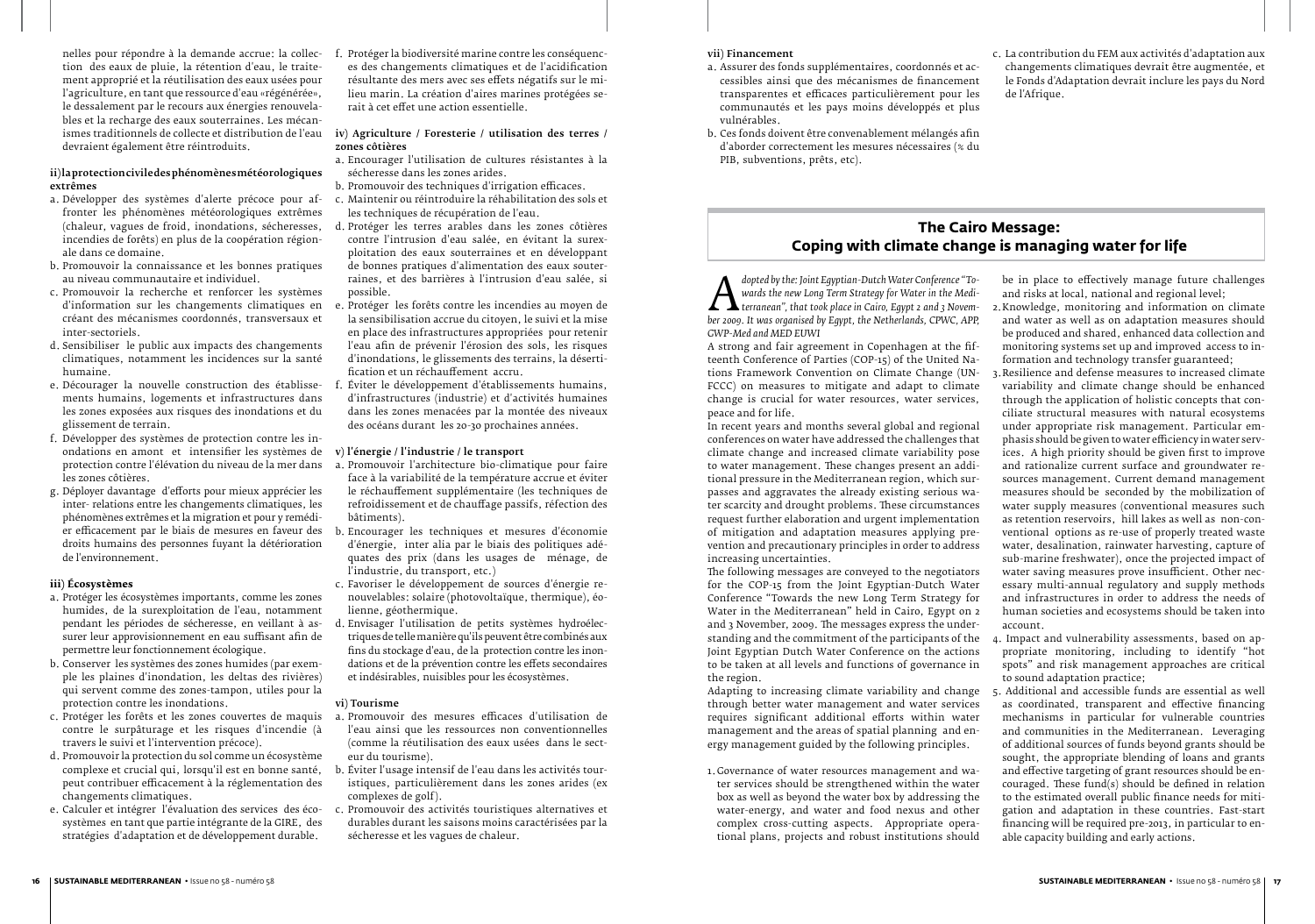The Water Expert Group for the new Long Term Strategy for Water in the Mediterranean that met in Cairo, Egypt on November 4, 2009 welcomed the Cairo message and will present it to the Ministerial Conference on the Environment, Dubrovnik (Croatia), 26-27 November 2009.

With a sense of urgency these principles need to be adhered in national plans and investment portfolios in the region.

The participants of the Joint Egyptian-Dutch Water Conference "Towards the new Long Term Strategy for Water in the Mediterranean" express their commitment to strengthen institutional cooperation at all levels among the climate, water, and wider development communities, and commit themselves to develop appropriate mechanism and institutional arrangements in order to

work more collectively to address the immense development challenges ahead.

During the period of 21-25 October 2009, in Pa-<br>
paramagement was co-organized MIO-ECSDE, GWP-Med,<br>
the University of Athens and LEADER EXPO. The Symiania Athens, the Mediterranean Symposium: Perspectives for Water, Solid Waste & Energy the University of Athens and LEADER EXPO. The Symposium was organized in conjunction with the parallel Leaderexpo exhibitions: Envirotech '09 (5th International Exhibition on Water and Environment Technologies) and Photovoltaic '09 (4th International Exhibition on Energy).

We, gathered at our meeting in Cairo on the 2nd and the 3rd November 2009, urge the COP-15 negotiators, as well as the national and regional water and climate communities, to look beyond the COP-15 and work through dialogue on strengthening global and local mechanisms and practices to enhance collective and local action on water and adaptation.

# **Mediterranean Symposium: Perspectives for Water, Solid Waste & Energy management in view of the Copenhagen Conference (COP 15), 23-24 October 2009, Athens, Greece**

- uring the period of 21-25 October 2009, in Pa- Ass. Prof. George Papadakis, Agricultural University of Athens, "Water desalination using renewable energy sources",
	- Dr. Thomie Vlachogianni, MIO-ECSDE, "Rainwater Harvesting: A key climate adaptation opportunity for the Mediterranean countries",
	- Dr. Chrysostomos A. Kambanellas, Ministry of Agriculture - Water Development Department, Cyprus, "Grey water recycling in Cyprus",
	- Prof. Nikitas Nikitakos, University of Aegean, Dpt of Shipping Trade and Transport, "Fresh water supply for small islands using renewable energies at sea",
	- Ms. Patrizia Bonelli, Istituto per l'Ambiente e l'Educazione Scholé Futuro, Italy "The HYDRIA Project",
	- Ms. Efi Zalaxori, GES Hellas EPE, "Rainwater harvesting and water reuse techniques".

The overall thematic structure of the Symposium was linked to issues such as sustainable development, environmental integration and natural resource protection. More specifically, the three sessions were a contribution to the international effort to address climate change, which will culminate with the United Nations Climate Change Conference (COP 15) in Copenhagen, December 2009 as well as to the Horizon 2020 Initiative which aims to tackle the top sources of pollution in the Mediterranean by the year 2020 i.e. urban waste water, municipal waste and industrial emissions responsible for up to 80% of pollution in the Mediterranean Sea.

Overall, the Symposium was attended by more than 160 of wide ranging participants from local authorities, NGOs, energy and water related public and private enterprises as well as educators.

The three Sessions targeted the following priority themes:

**Session 1:** *Non Conventional Water Resources (treated wastewater (regenerated water) reuse, seawater desalination, virtual water, etc.)*

**Session 2:** *Urban Solid Waste management with emphasis on Reuse, Recycling, Composting, etc.*

- Mr. Mixalis Petrakis, Director of the Institute for Environmental Research and Sustainable Development, National Observatory of Athens "Climate Change impacts in the Mediterranean Region",
- Dr. Diamandis Skordilis, Hellenic Ministry for Environment, Physical Planning and Public Works, "Reducing GHG emissions through Sustainable urban waste management",
- Dr. Vangelis Terzis, WWF Greece, "Climate Change and Waste - Greenhouse Gas emissions from waste management options",
- Ms. Foteini Zenogianni, Piraeus Bank, "Managing environmental impacts in the Financial Institutions: The case of Piraeus Bank"
- Ms. Susanne Abreu, LIPOR (Portugal) and ACR+ (Asso-

ciation of Cities and Regions for Recycling and Sustainable Resource management), "LIPOR against Climate Changes",

- Mr. Panagiotis Christodoulakis, PAKOE (Greek NGO Federation), "Air pollution caused by illegal solid waste practices - Impacts on climate change",
- Mr. Ε. Kolyfetis, HALYPS cement company, "Waste as an energy source in the cement industry and climate change emissions",
- Mr. Giorgos Pappas, Veltiotiki-company, "How household composting contributes to reducing GHG emissions".

**Session 3:** *Educating on Sustainable Energy Options and Lifestyles*

- Prof. Ftouhi Mohamed, University of Rabat "Eduquer pour prévenir contre les causes des changements climatiques",
- Ms Mariza Kouvelou, Hellenic Ministry of Education Lifelong learning & Religious Affairs "On the ESD thematic year devoted to Energy",
- Prof. Evgenia Flogaiti, University of Athens (NKUA) "Presentation of the educational material on Energy",



- Mr Dimitris Dikaiakos, University of Athens (NKUA),"Survey on the level of knowledge and attitudes of secondary school Greek students on issues relating to Energy",
- Dr. Charalampos Malamatenios, Hellenic Ministry of Environment, Energy and Climate Change, "The Policy on RES (Renewable Energy Sources) and energy saving at national and European level, and relating programmes"&"The educational Programmes of CRES",
- Mr Dimitris Kanellopoulos, Greek Public Power Company (DEI), "The educational programmes of DEI relating to Energy",
- Ms Katerina Stilogianni, ECOCITY, "The educational programmes of ECOCITY relating to Energy",
- Ms Vicky Malotidi, MIO-ECSDE, MEdIES, "Educational material of MEdIES relating to Energy".

Find more information at: http://www.mio-ecsde.org/ article.php?story=20091111051504963